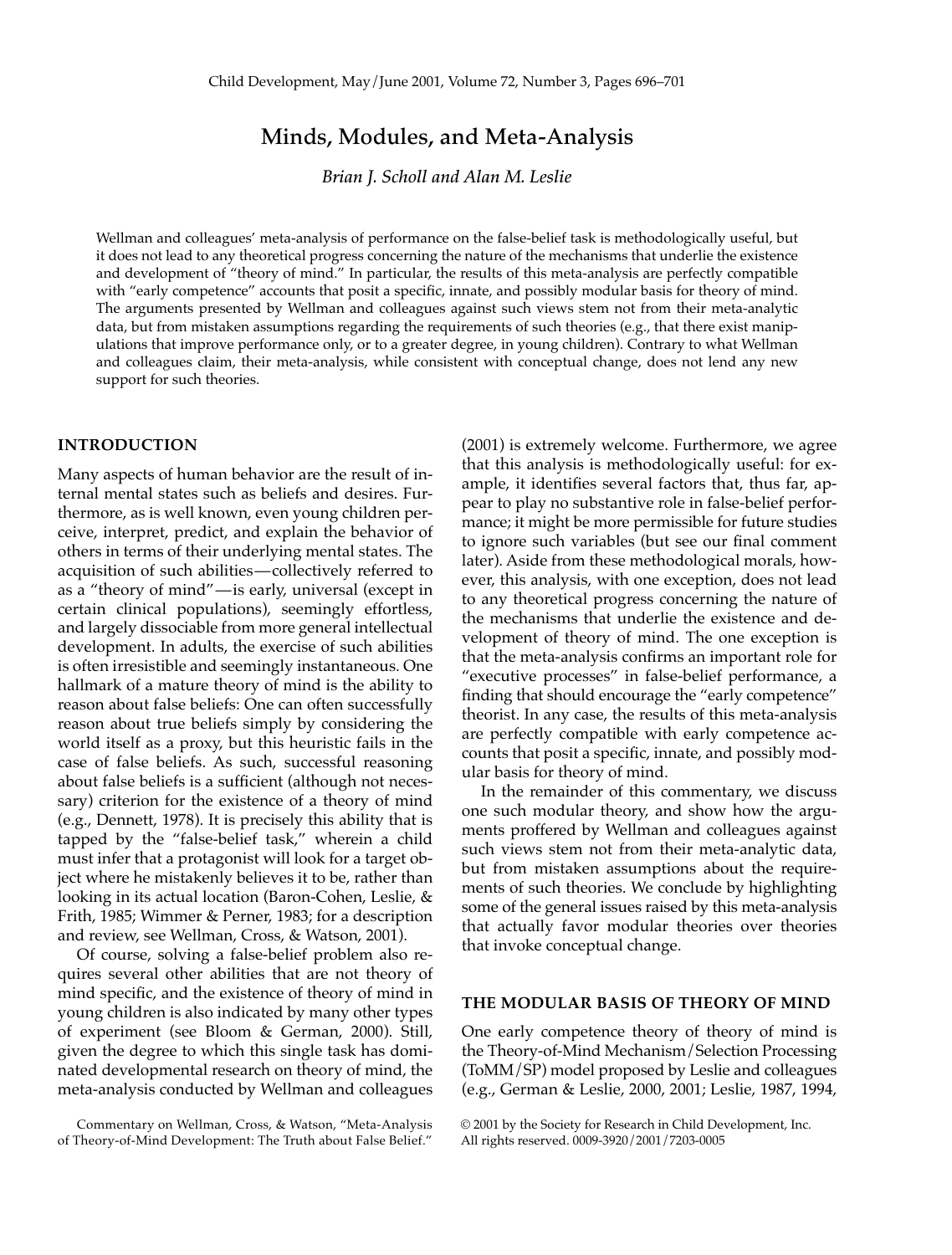2000a, 2000b; Leslie & Polizzi, 1998; Leslie & Roth, 1993; Leslie & Thaiss, 1992; Roth & Leslie, 1998; Scholl & Leslie, 1999; Surian & Leslie, 1999). The essence of this model is that theory of mind has a specific, innate basis. Each part of this claim is crucial. First, theory of mind has a *specific* innate basis in that the essential character of theory of mind is determined by specialized mechanisms deploying specialized representations that do not apply to other cognitive domains, and that can, therefore, be selectively impaired. In the limit, the origin of theory of mind may be a cognitive module (for a recent discussion of the relation of modules to development, see Scholl & Leslie, 1999). This contrasts with the "theory-theory," in which the processes underlying theory of mind are simply general processes of theory or knowledge formation (i.e., general induction), and are presumed to be the same as those employed in scientific reasoning (e.g., Gopnik & Meltzoff, 1997; Gopnik & Wellman, 1994).1

Second, theory of mind has a specific *innate* basis in that the essential character of theory of mind including the concepts of belief, desire, and pretense—is part of our genetic endowment, which are triggered by appropriate environmental factors, much as, for example, is puberty. In Wellman's terminology, that is what makes this view a type of early competence theory. However, it is worth noting the possibility that the concept belief is triggered relatively late, around 4 years of age, rather than early, around 3. This is entirely consistent with our general view, just as it is consistent with the theory-theory view that the child discovers the representational theory of belief early rather than late. The controversies remain, even if the ages are different.

Finally, the ToMM/SP model's claim is not that the entirety of theory of mind is modular, but rather that theory of mind has a specific innate *basis*. That is, this theory is intended primarily to capture the origin of theory of mind abilities, and not the full range of mature activities that may employ them. Clearly the totality of theory of mind is not modular, any more than the totality of perception is modular. In each case the interesting question is whether a significant part of such a capacity has a modular origin. This appears to be the case with "early vision" (see Pylyshyn, 1999), and it seems equally likely in the case of "early theory of mind." Consistent with this modular view, theory of mind acquisition is universal and follows a consistent timetable, and the interpretation of people in terms of their underlying mental states appears to be fast and irresistible. In addition, theory of mind ability is subject to specific neuropsychological impairments (e.g., Baron-Cohen et al., 1985; Langdon & Coltheart, 1999), is resistant to others (Varley & Siegal, in press), and recruits specific brain structures (Frith & Frith, 1999).

The ToMM/SP theory has two parts. The first, ToMM, is essentially a module that spontaneously and postperceptually processes behaviors that are attended, and computes the mental states that contributed to them. In doing so, it imparts an innate concept, belief, which is thereby available to a child long before other abstract concepts are acquired via general theory construction. Leslie and Thaiss (1992) introduced the idea that ToMM by itself has limited powers that need to be supplemented in certain situations if the child is to select the correct content for mental states; in particular, if the child is to select the correct content of beliefs that are false. They dubbed this supplemental processing, Selection Processing (SP). SP was conceived to be a general executive process required in many situations to inhibit salient but unwanted responses. (Although Wellman and colleagues discuss such inhibition in a section on Executive Function, they discuss the ToMM/SP theory in a separate section and thus appear not to recognize that executive function is also a crucial feature of the ToMM/ SP theory.) The theoretical idea behind the ToMM/SP model is that ToMM automatically attributes beliefs with contents that are true. This default or best-guess strategy is thought to reflect the fact that a person's beliefs *ought* to be true and, indeed, typically *are* true. The strategy thus represents an optimal design for default attributions that should have been favored in the evolution of ToMM and that plausibly form the initial state of this cognitive mechanism. However, it does so at the cost of producing a prepotent response, which, in false-belief situations, needs to be inhibited. Thus, in the false-belief task, in order to compute the content of the protagonist's belief about the location of the target object (a job for ToMM), the child must first inhibit ToMM's initial response based on the target's salient actual location (a job for SP). Recently, Leslie and Polizzi (1998) have published two distinct models that develop the ToMM/SP theory in greater detail.

The ToMM/SP model has given rise to the following theory of normal and abnormal development.

<sup>&</sup>lt;sup>1</sup>It has been suggested to us that some theory-theorists might be happy with the idea that theory of mind rests on a modular basis, which then provides a specialized database for general "theorizing" processes to work on. If so, there would be little disagreement between us. However, this type of view is not consistent with the idea of "theories all the way down"—an idea that Wellman and others have advanced. It is crucial to distinguish mechanisms that may be theorylike from knowledge of something that really is a theory (see Leslie, 2000a for an extended discussion on this point).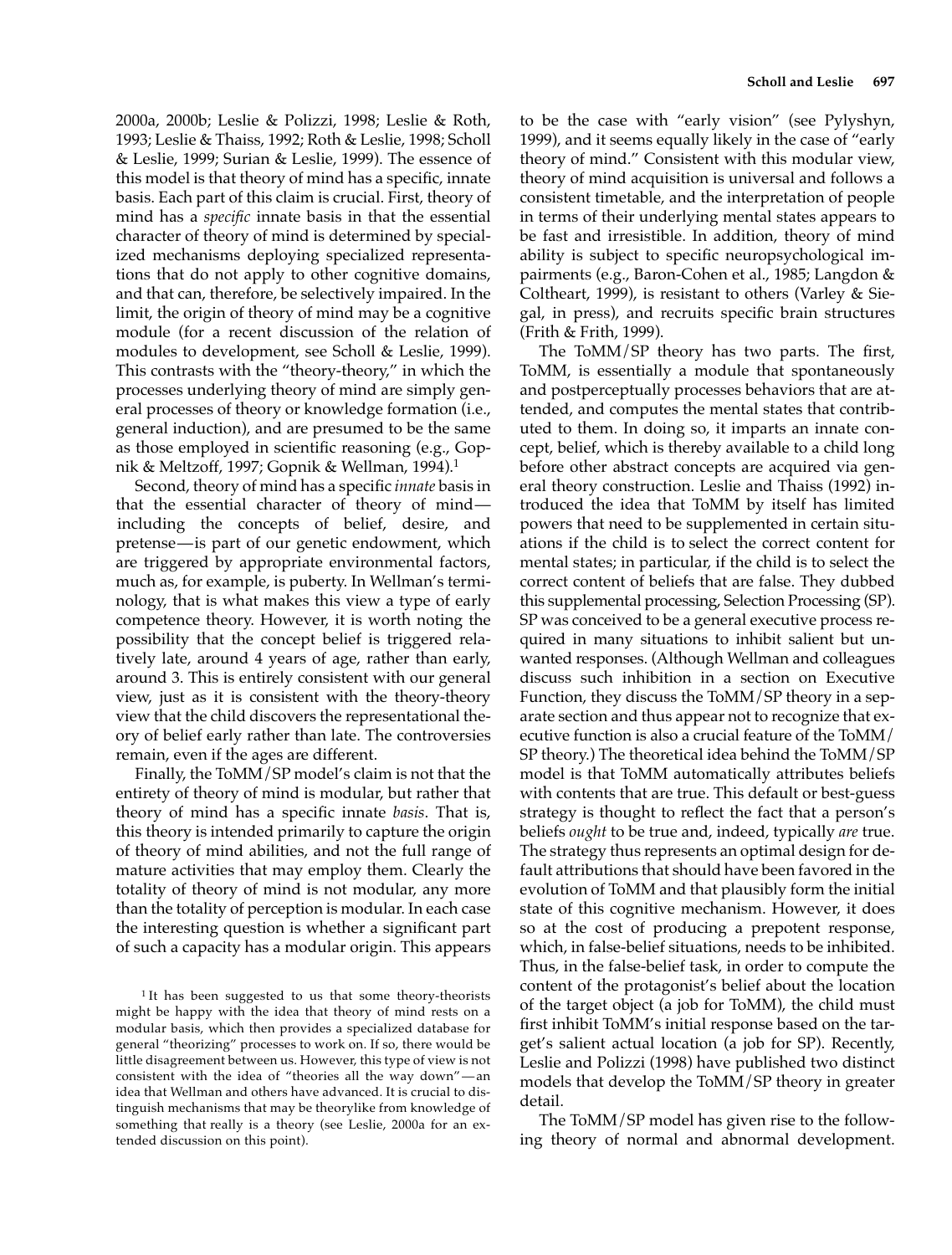ToMM is thought to be specifically impaired in autism (Baron-Cohen, 1995, 2000; Frith, Morton, & Leslie, 1991; Happé, 1995; Leslie, 1987, 1991, 1992); for this reason autistic individuals fail the false-belief task despite intact selection processing. By contrast, normally developing 3-year-olds have an intact ToMM, but fail the false-belief task because of immature selection processing. The critical aspect of this difference is that autistic individuals have an impairment that is specific to theory of mind, whereas 3-year-olds have a domain-general impairment of inhibitory control. Experimentally, this contrast has been supported by demonstrations that autistic individuals, but not 3-year-olds, easily pass exact analogues to the falsebelief task that do not employ theory of mind (e.g., false photographs and maps); whereas 3-year-olds, but not autistic individuals, can be aided in falsebelief tasks by manipulations that decrease the need for inhibition (for a summary of these experiments, see Leslie, 2000b). As Roth and Leslie (1998) recognize, subtly different versions of this general thesis are possible. For example, selection processing may itself come in different "flavors" depending on the task (e.g., ToMM may have its own on-board selection processing rather than drawing on a selection-processing resource that is entirely general across domains).

Wellman and colleagues (2001) lump the ToMM/ SP theory in with several other variants of what they call early competence theories, and maintain that the results of their meta-analysis are "completely inconsistent" with such views. We completely disagree. In fact, for the reasons discussed in the next sections, the results of the meta-analysis are entirely consistent with both early competence views and conceptual change accounts.

## **MODULAR VIEWS DO NOT REQUIRE ABOVE-CHANCE PERFORMANCE IN YOUNG CHILDREN**

Wellman and colleagues argue that in order to confirm early competence theories, some task manipulations must be found that yield above-chance performance on the false-belief task for even young children. Since such performance was not observed in the meta-analysis, even in the best-effects model, Wellman et al. take early competence models to be disconfirmed. We agree that above-chance performance at young ages would tend to support early competence models. However, the inverse is simply not true. In fact, from an early competence viewpoint, there are many reasons why young children might still fail, despite being given a package of helpful task manipulations. We highlight two such reasons.

First, it might simply be the case that the particular task manipulations considered in the meta-analysis did not sufficiently attenuate the need for inhibition by immature selection processing. Moreover, inhibitory control may not be the only limiting performance factor; future research may well uncover new such factors. There may even be no combination of manipulations that makes the task easy enough for 3-yearolds to perform above chance. Even if this is the case, unless one is simply going to *define* the concept belief as the passing of a given task and thus trivialize a serious empirical issue, the 3-year-old may still have the concept. As Bloom and German (2000) stress, the false-belief task is intrinsically difficult for a host of reasons (many not specific to theory of mind), and reasoning about false beliefs is much harder than, for example, simply recognizing that beliefs can be false. It is for this reason that passing a standard false-belief task is sufficient *but not necessary* for demonstrating that a child has the concept belief.

Second, even when only theory of mind-specific factors are considered, it is still not the case under a modular theory that theory of mind competence be in place from birth, any more than puberty (or mature visual processing) must be in place from birth. The ToMM module itself may still require environmental triggering and tuning to mature. Furthermore, there is nothing in the notion of modularity that prevents even matured modules from learning and developing. Modularity is primarily defined in terms of restrictions on informational access (see Fodor, 1983), and it is perfectly consistent with this idea that the processes inside the module develop on the basis of their limited input (Scholl & Leslie, 1999). In sum, modular theories are in no way "antidevelopmental," as Wellman has claimed in the past (Gopnik & Wellman, 1994, p. 283). This is a common misconception and a source of unnecessary heat in many discussions. Modules are distinguished by how they develop, not by the fact that they don't develop. Although there is more we could say, the above two reasons suffice to establish that modular early competence theories impose no requirement that extremely young children be able to pass false-belief tasks at above-chance levels.

# **MODULAR VIEWS DO NOT REQUIRE THAT TASK MANIPULATIONS HELP ONLY YOUNG CHILDREN**

Wellman and colleagues (2001, p. 672) also impose the following requirement on early competence theories: there must be some task manipulations that improve performance on the false-belief task *only* in younger children, or at least provide *more* improvement in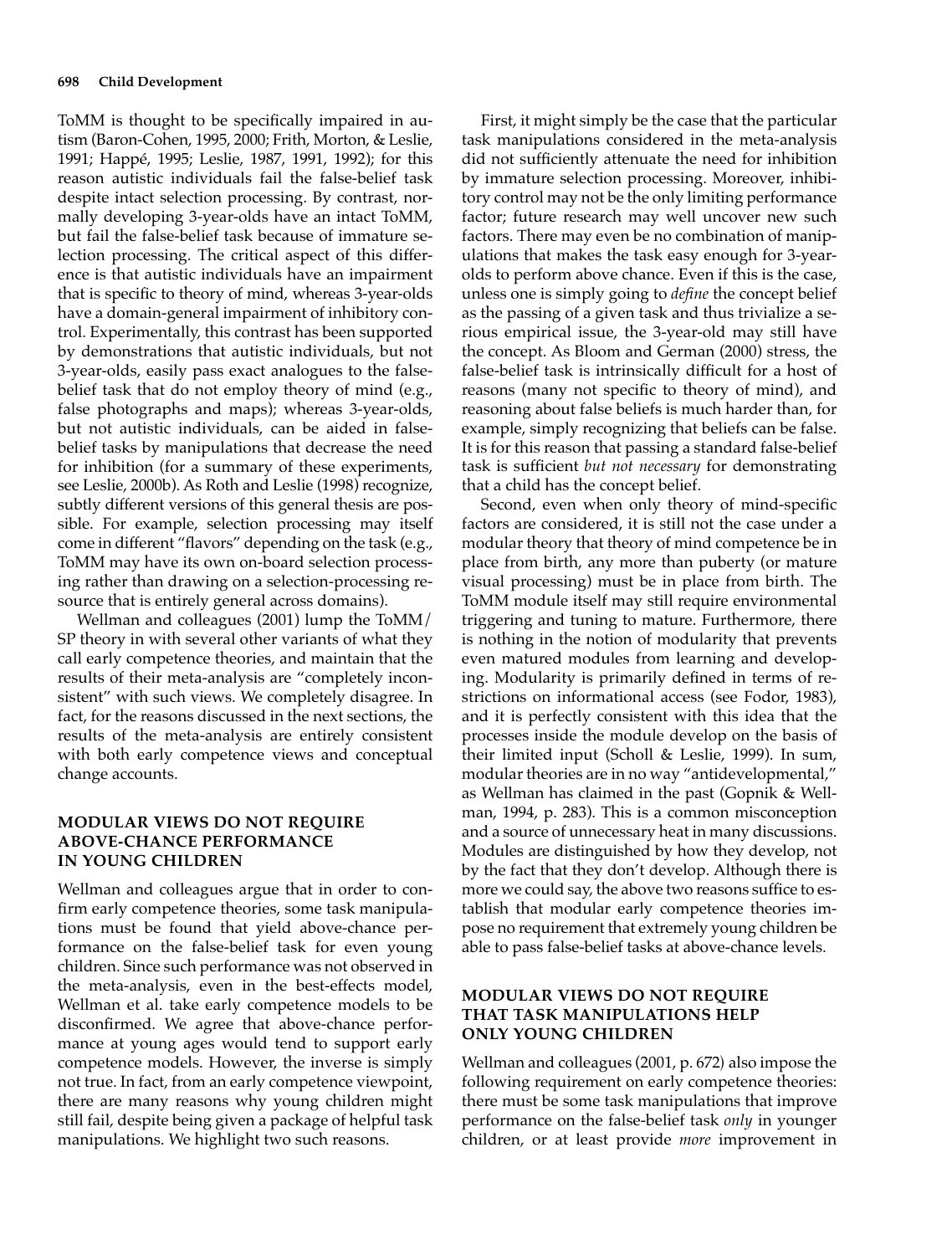younger than in older children: "this requirement derives from the essential claim that . . . task factors mask *early* competence, thereby artifactually producing apparent *developmental* differences on the target tasks." Actually, we believe that changes in performance factors constitute *genuine* developmental effects, not just artifacts, and we strenuously resist the attempt of Wellman and colleagues to equate development exclusively with conceptual change. In the meta-analysis, several factors were found to improve performance—for example, having the actual target object absent (or at least not visible) at the test. Presumably, such manipulations improve performance by facilitating inhibition of the actual location of the target object (the true belief), thus reducing the load on selection processing. (For other recent demonstrations of such effects, see Carlson, Moses, & Hix, 1998; Leslie & Polizzi, 1998; Roth & Leslie, 1998; Surian & Leslie, 1999.) Wellman and colleagues stress, however, that none of these factors interacted in the allegedly required way with age; rather, they improved performance at all ages.

We agree that improvements only in young children might be required by some extreme versions of early competence theories, but we also think such theories are obvious strawmen. In the ToMM/SP theory (which Wellman and colleagues explicitly cast as an early competence theory), this requirement clearly does not apply. At any age at which at least some children are failing the false-belief task, various manipulations should improve performance by facilitating inhibition of the actual location of the target object. Moreover, the more likely disparity would involve greater improvement in older children, who enjoy more matured selection processing, and therefore require less facilitation of inhibition to pass the falsebelief task. To make this concrete: suppose that passing some version of the false-belief task requires that 10 units of inhibition be exerted via selection processing. Children at age 3,0 can by themselves muster only 5 units of inhibition, whereas children at age 3,6 can supply 7 units, and children at 3,11 can supply 9 units. Now suppose that some task manipulation is introduced that reduces the demand for inhibition by 2 to 3 units. Clearly, on this model, it is the older children who will reap the largest benefit until ceiling effects kick in. Far more complex models of the interaction between competence, performance, and age are of course possible. These possibilities will have to be investigated by seeking to actually quantify executive functioning and other performance factors. Further serious open-minded research is very much required.

The selection-processing model predicts not only that older children will tend to be helped more (aside

from ceiling effects) for a fixed amount of help with inhibitory processing; it also predicts that the ability to solve false-belief tasks will continue to increase right through age 5 and beyond. Thus, the fact that 4-year-olds show better-than-chance performance is not to be read as "they have reached the end of the line developmentally" as fans of conceptual change would believe. We have known for 15 years, ever since Perner and Wimmer (1985) showed that 4-yearolds typically fail second-order false-belief tasks, that there must be performance-related development in false-belief processing after 4 years of age, because their failure cannot be due to lack of the concept belief or lack of a "representational theory." More recently, German and Leslie (2001) showed that 4- and even 6-year-olds typically fail a false-belief task requiring an inference from lack of generic knowledge. Finally, Leslie and Polizzi (1998) and Cassidy (1998) showed that 4-year-olds perform above chance in the standard false-belief task only as long as the protagonist's desire is to approach the target object. If, instead, the desire is to avoid the object, the 4-year-olds show a 3-year-old level of performance, with fewer than 40% passing. The conclusion that Leslie and Polizzi drew from this striking finding is not that 4-year-olds lack the concept belief; instead, they argued that a falsebelief - avoidance-desire task demands much more complex inhibitory control.

In sum, early competence views do not require targeted improvement only in younger children, and if anything, they predict the opposite pattern of results. There clearly are developmental processes in theoryof-mind and false-belief reasoning that go beyond 4-year-old success on standard tasks and that have nothing to do with conceptual change. These developments can all be given a detailed account within a modular early competence theory.

### **CONCLUSION: WHY FAVOR A MODULAR THEORY OF THEORY OF MIND OVER CONCEPTUAL CHANGE?**

In both of the arguments discussed above, the alleged theoretical implications of Wellman et al.'s metaanalysis stem not from their data, but rather from mistaken theoretical assumptions. When these assumptions are dispatched, we find that the results of the meta-analysis are perfectly compatible with at least one view labeled by Wellman et al. as an "early competence" theory. Their meta-analysis of the falsebelief task may be methodologically useful, but it does not lead to any theoretical progress concerning the nature of the mechanisms that underlie the existence and development of theory of mind.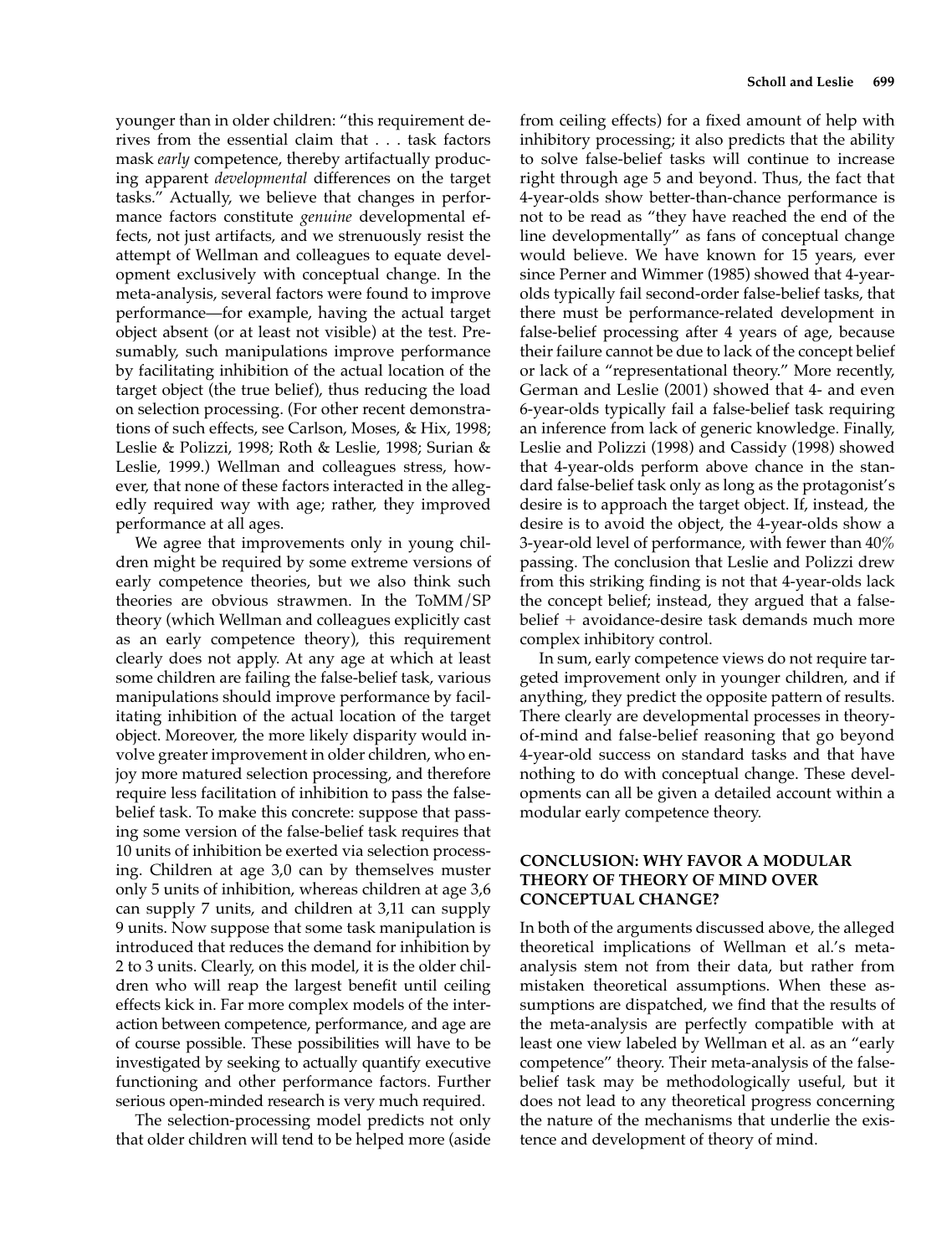Still, this meta-analysis does highlight some useful comparisons between modular theories of theory of mind and the conceptual change view favored by Wellman and colleagues. According to this competing view, theory of mind development involves a fundamental change in how children conceive of people and their behavior. Prior to age 4, children fail the false-belief task because they have no concept of belief; after age 4, when this concept is acquired, they pass the false-belief task. The content of this concept—which is typically thought to embody a bona fide theory of belief (e.g., Gopnik & Meltzoff, 1997; Gopnik & Wellman, 1994; Perner, 1995)—does not simply mature in the child, but is learned from scratch (or nearly so) via interaction with the environment. Furthermore, the processes that drive this acquisition are considered to be completely general; in fact, they are thought to be the same processes involved in theory construction in science (e.g., Gopnik & Meltzoff, 1997; Gopnik & Wellman, 1994). (For extensive discussions on why such views are misguided, see Carey & Spelke, 1996; Leslie, 2000a; Stich & Nichols, 1998.) As Wellman and colleagues stress, this theory is consistent with the results of the metaanalysis. We agree, of course, but this conclusion was virtually preordained, since the only pattern of results inconsistent with conceptual change is one wherein children's performance on these tasks does not improve with age (which, of course, it does). Given the expected robust effect of age in all of the meta-analytic results, no pattern of effects regarding the many other variables could disconfirm the conceptual change view.

This point highlights an important contrast between modular theories and theory-theories. Both views are consistent with the universality of theory of mind acquisition; its consistent timetable; the fast, effortless, and often irresistible computation of the mental states underlying behavior, and so forth.2 The modular theory *must* predict these features, however, whereas the conceptual change theory is also equally consistent with nonuniversal acquisition, a wildly variable timetable, effortful and voluntary operation, and so forth. Ironically, this makes the ToMM/SP model a stronger *theory* than the theory-theory. To highlight this excessive flexibility in conceptual change stories, consider the strongest prediction that

<sup>2</sup> This is not to say that conceptual change stories are necessarily consistent with all aspects of theory of mind development. For example, the specialized nature of theory of mind, which is highlighted by the many studies involving autistic individuals (see Baron-Cohen, 2000), is naturally explained by modular theories, but sharply contrasts with the supposed domain-general nature of the cognitive processes underlying conceptual change. Wellman et al. are able to muster on their behalf in the context of the meta-analysis: "performance on [the false-belief task and related tasks] must change from incorrect to systematically above-chance judgments with age." In other words, this view makes the single daring prediction that children should get better as they get older! Surely, however, a meta-analysis was not required to uncover the truth of such development, which is perhaps the single prediction that is common to all theories of theory of mind!

Wellman et al. conclude "the meta-analysis suggests that an important conceptual change is taking place between the ages of 2½ and 5 years in children's understanding of persons" (p. 673). We disagree: what it demonstrates is just what we knew all along—that there is an important change that takes place between these ages regarding the ability to compute the mental states that underlie behavior. The burning question is what is driving this change. We have argued here that Wellman et al.'s meta-analysis is silent on such issues, that at least one early competence view is perfectly consistent with the outcome of the metaanalysis, and that several other factors favor modular theories of theory of mind over theories that appeal to an unconstrained notion of conceptual change.

Finally, the meta-analysis conducted by Wellman et al. will undoubtedly attract a great deal of attention, and may well be appealed to as an authoritative statement on certain methodological issues in theory of mind. It would be tragic, however, if readers take away from it the conclusion that "the meta-analysis should lay to rest a great many questions about how task modifications enhance performance," and that research on false-belief performance can now be safely abandoned. Just consider the residual factor that Wellman and colleagues would like to think is accounted for by conceptual change. The statistical analysis tells us no such thing. It simply tells us that there is a pool of variance that is unlikely to be mere noise. What causal factors in the real world account for the variance—and indeed how many such factors are pooled in the term—is not determined by the meta-analysis. Should we really believe that such tough and important questions could possibly be laid to rest with a simple metaanalysis? Of course not! We conclude our commentary then with a plea to workers in this area to avoid such intellectual complacency and to continue, and indeed redouble, their efforts to understand the neurocognitive basis of theory of mind and its development.

### **ADDRESSES AND AFFILIATIONS**

Corresponding author: Alan M. Leslie, Rutgers Center for Cognitive Science, Psychology Annex, Busch